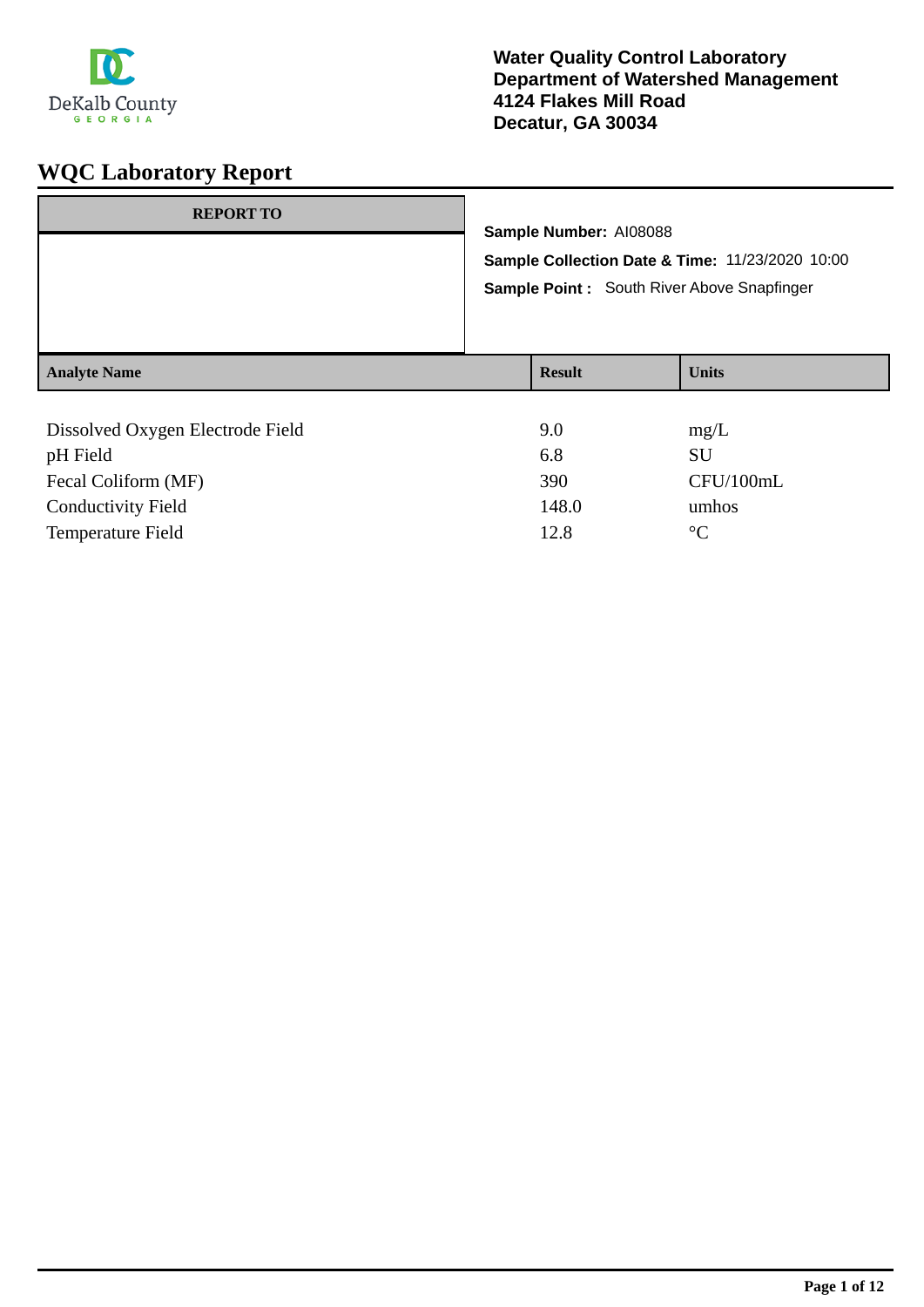

| <b>REPORT TO</b>                 | Sample Number: AI08089<br>Sample Collection Date & Time: 11/23/2020 10:15<br>Sample Point: South River Below LAS |               |                 |
|----------------------------------|------------------------------------------------------------------------------------------------------------------|---------------|-----------------|
| <b>Analyte Name</b>              |                                                                                                                  | <b>Result</b> | <b>Units</b>    |
|                                  |                                                                                                                  |               |                 |
| Fecal Coliform (MF)              |                                                                                                                  | 310           | CFU/100mL       |
| <b>Conductivity Field</b>        |                                                                                                                  | 286.0         | umhos           |
| pH Field                         |                                                                                                                  | 7.3           | SU              |
| Dissolved Oxygen Electrode Field |                                                                                                                  | 9.6           | mg/L            |
| <b>Temperature Field</b>         |                                                                                                                  | 13.0          | $\rm ^{\circ}C$ |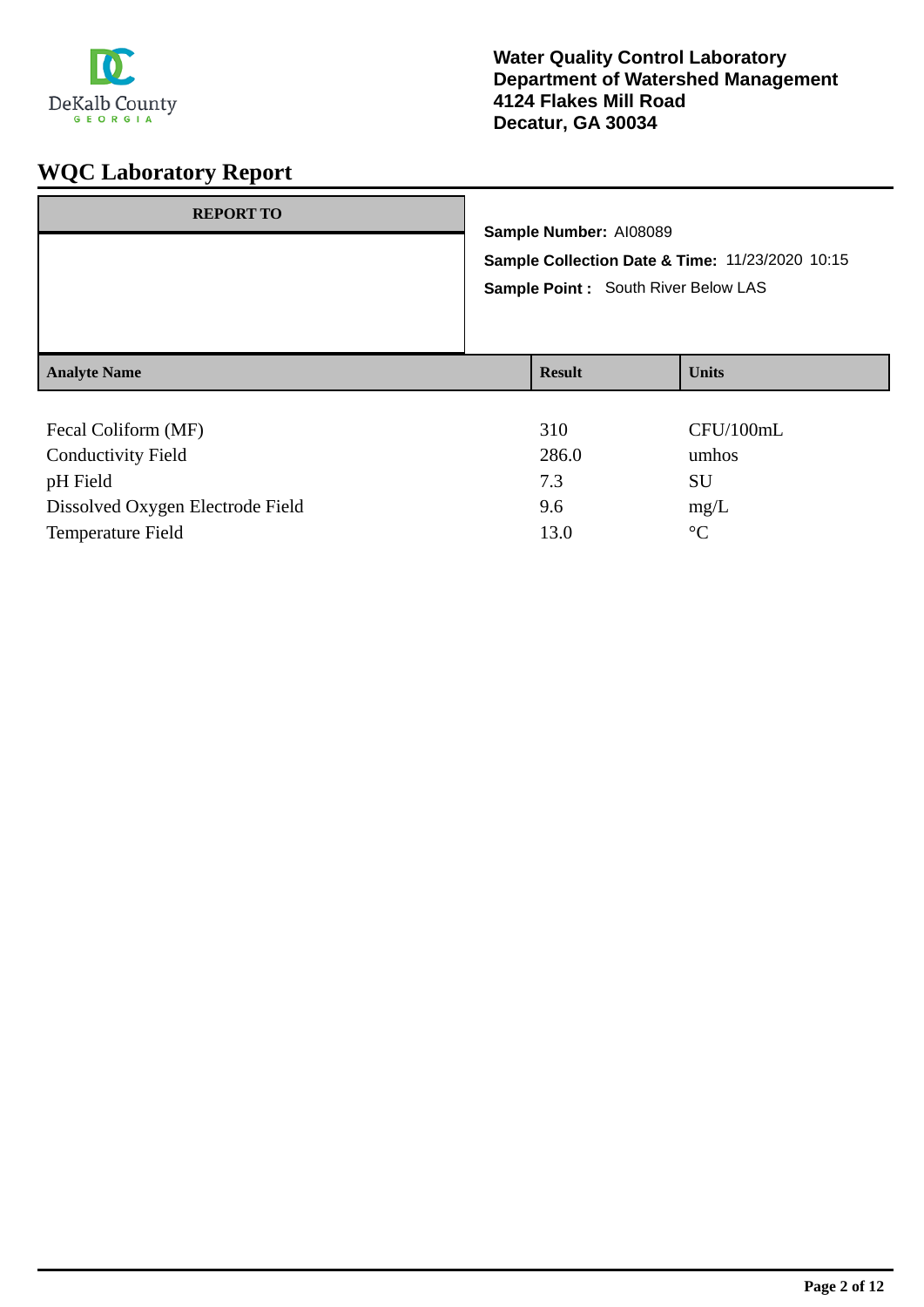

| <b>REPORT TO</b>              | Sample Number: AI08090<br>Sample Collection Date & Time: 11/23/2020 10:45<br>Sample Point: South River at Bouldercrest Rd |                      |  |
|-------------------------------|---------------------------------------------------------------------------------------------------------------------------|----------------------|--|
| <b>Analyte Name</b>           | <b>Result</b>                                                                                                             | <b>Units</b>         |  |
| pH Field<br>Tamperatura Field | 7.5<br>12A                                                                                                                | <b>SU</b><br>$\circ$ |  |

| <b>Temperature Field</b>         | 12.4   | $^{\circ}$ $\cap$ |
|----------------------------------|--------|-------------------|
| Fecal Coliform (MF)              | 2000   | CFU/100mL         |
| <b>Conductivity Field</b>        | 1997.3 | umhos             |
| Dissolved Oxygen Electrode Field | 97     | mg/L              |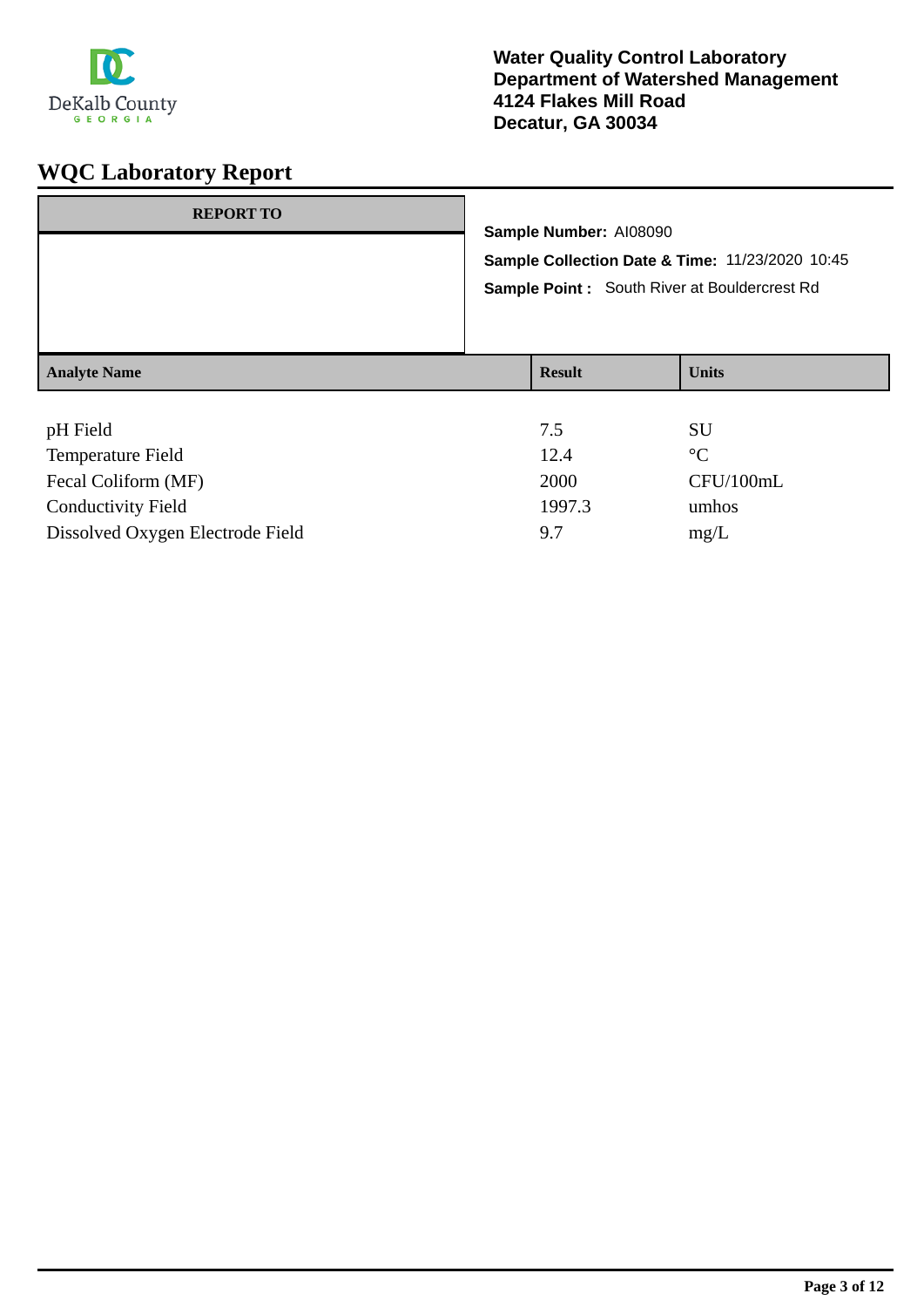

| <b>REPORT TO</b>          |                                                 |                                        |                 |  |  |
|---------------------------|-------------------------------------------------|----------------------------------------|-----------------|--|--|
|                           |                                                 | Sample Number: AI08121                 |                 |  |  |
|                           | Sample Collection Date & Time: 11/24/2020 11:40 |                                        |                 |  |  |
|                           |                                                 | Sample Point: Conley Creek: River Road |                 |  |  |
|                           |                                                 |                                        |                 |  |  |
|                           |                                                 |                                        |                 |  |  |
| <b>Analyte Name</b>       |                                                 | <b>Result</b>                          | <b>Units</b>    |  |  |
|                           |                                                 |                                        |                 |  |  |
| Temperature Field         |                                                 | 11.0                                   | $\rm ^{\circ}C$ |  |  |
| Fecal Coliform (MF)       |                                                 | 580                                    | CFU/100mL       |  |  |
| <b>Conductivity Field</b> |                                                 | 164.4                                  | umhos           |  |  |

Dissolved Oxygen Electrode Field 9.5 mg/L pH Field SU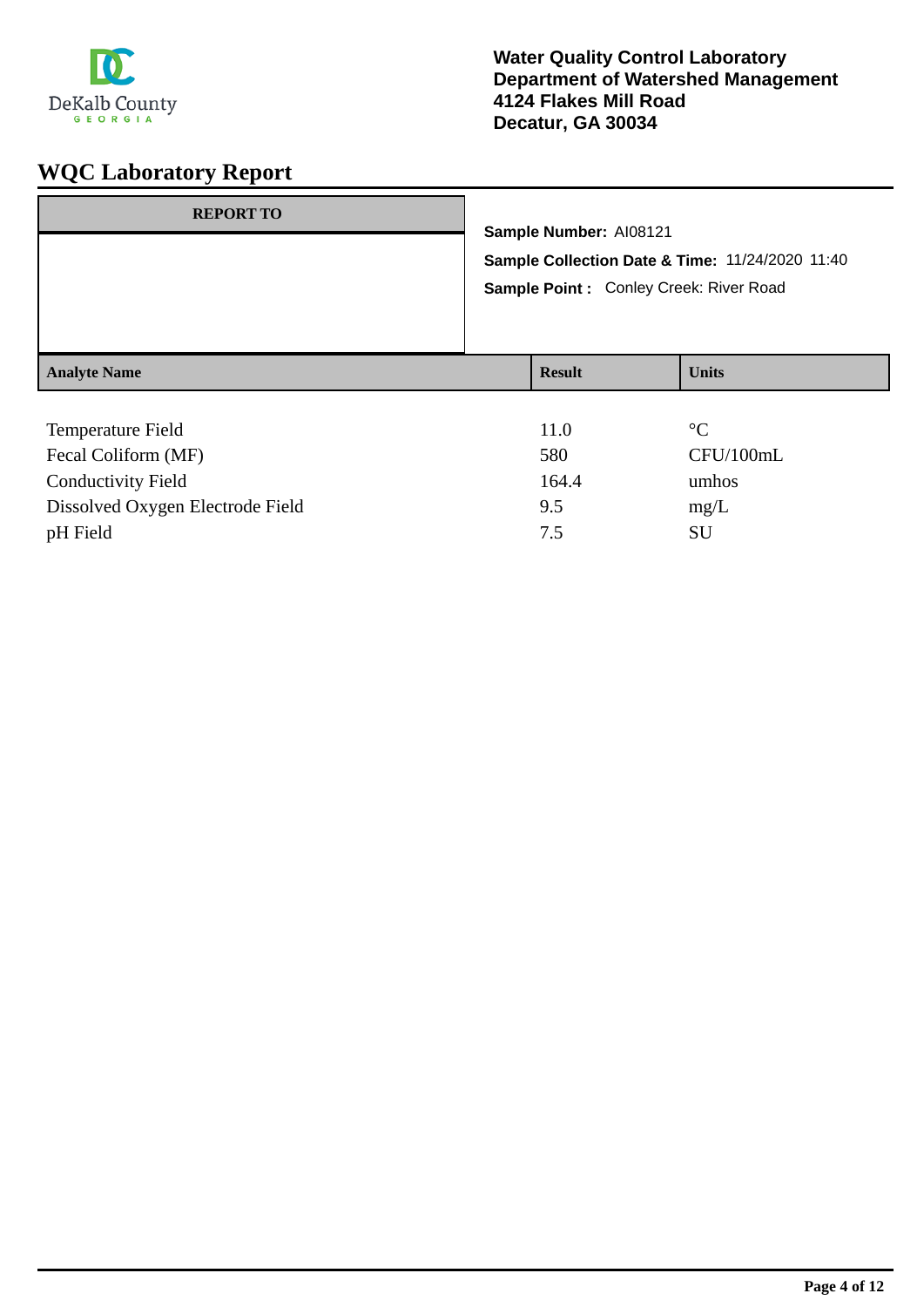

| <b>REPORT TO</b>    | Sample Number: AI08122<br>Sample Collection Date & Time: 11/24/2020 11:20<br>Sample Point : Doolittle Creek: C. Spring Rd. |              |
|---------------------|----------------------------------------------------------------------------------------------------------------------------|--------------|
| <b>Analyte Name</b> | <b>Result</b>                                                                                                              | <b>Units</b> |
| Tomporatura Fiold   | $1 \cap 5$                                                                                                                 | $\circ$      |

| <b>Temperature Field</b>         | 10.5  | $\rm ^{\circ}C$ |
|----------------------------------|-------|-----------------|
| Dissolved Oxygen Electrode Field | 9.7   | mg/L            |
| pH Field                         | 7.5   | SU              |
| Fecal Coliform (MF)              | 900   | CFU/100mL       |
| <b>Conductivity Field</b>        | 100.0 | umhos           |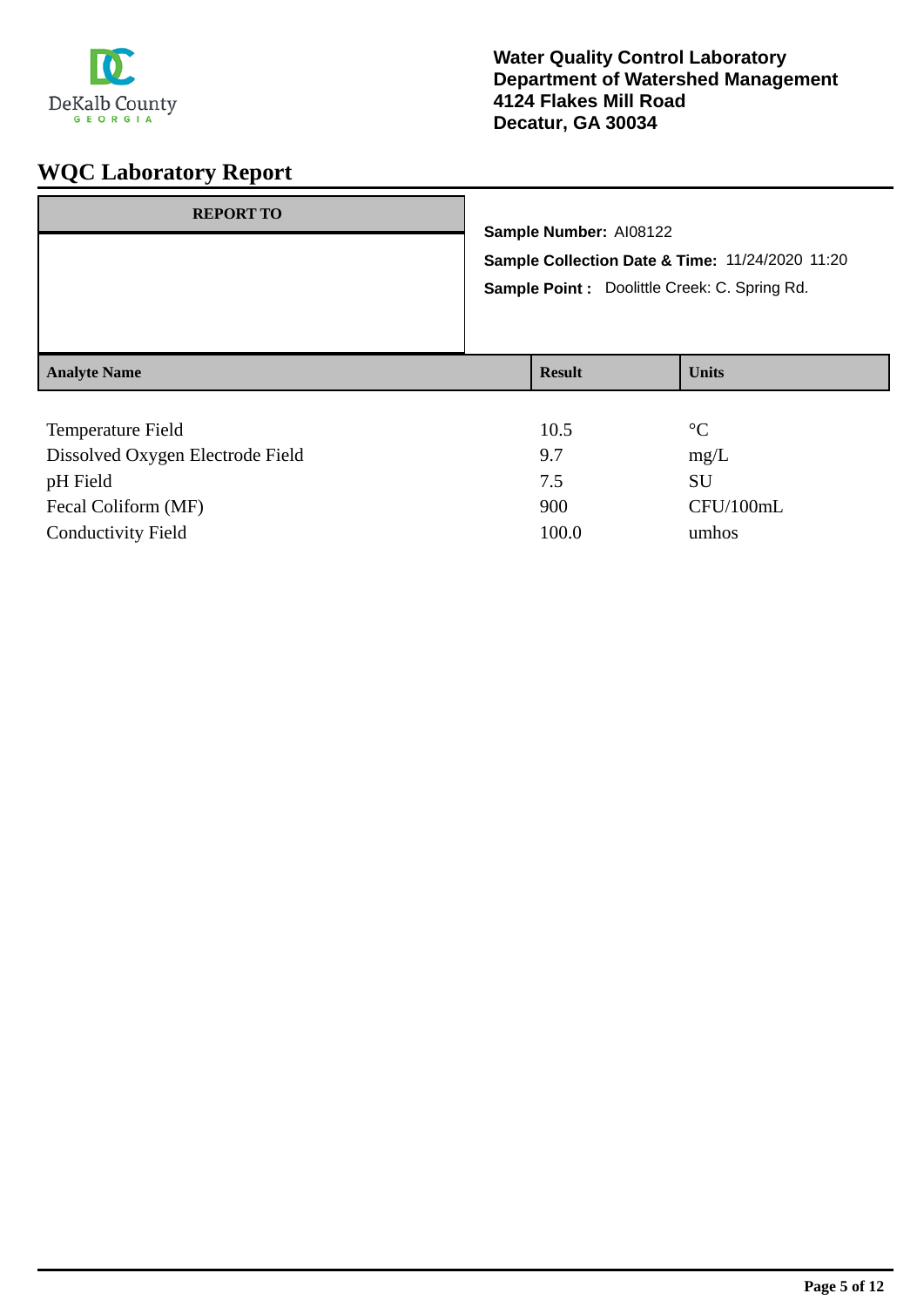

| <b>REPORT TO</b>                                                      | Sample Number: AI08123<br>Sample Collection Date & Time: 11/24/2020 11:25<br>Sample Point : Doless Creek: C. Spring Rd. |               |              |
|-----------------------------------------------------------------------|-------------------------------------------------------------------------------------------------------------------------|---------------|--------------|
| <b>Analyte Name</b>                                                   |                                                                                                                         | <b>Result</b> | <b>Units</b> |
| $\mathbf{r}$ , and $\mathbf{r}$ , and $\mathbf{r}$ , and $\mathbf{r}$ |                                                                                                                         | $\sim$ $\sim$ | $\sim$       |

| 10.6 | $\rm ^{\circ}C$ |
|------|-----------------|
| 8.9  | mg/L            |
| 7.3  | SU              |
| 2200 | CFU/100mL       |
| 99.4 | umhos           |
|      |                 |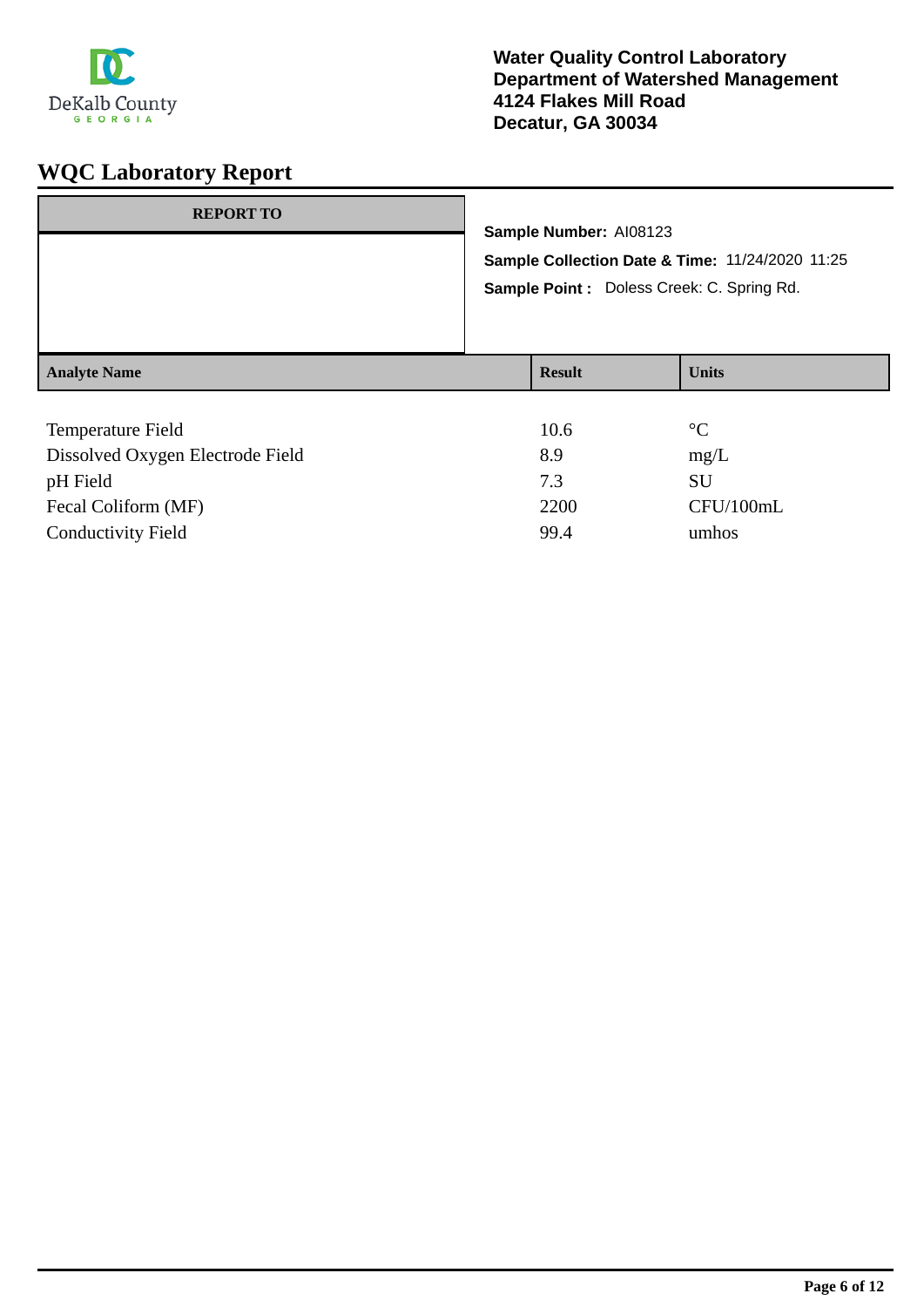

| <b>REPORT TO</b>                 | Sample Number: AI08124<br>Sample Collection Date & Time: 11/24/2020 11:00<br><b>Sample Point:</b> Sugar Creek: Clifton Church Rd |               |              |
|----------------------------------|----------------------------------------------------------------------------------------------------------------------------------|---------------|--------------|
| <b>Analyte Name</b>              |                                                                                                                                  | <b>Result</b> | <b>Units</b> |
|                                  |                                                                                                                                  |               |              |
| Dissolved Oxygen Electrode Field |                                                                                                                                  | 10.0          | mg/L         |
| pH Field                         |                                                                                                                                  | 7.6           | SU           |
| Fecal Coliform (MF)              |                                                                                                                                  | 200           | CFU/100mL    |

Conductivity Field 144.0 umhos Temperature Field 10.6 °C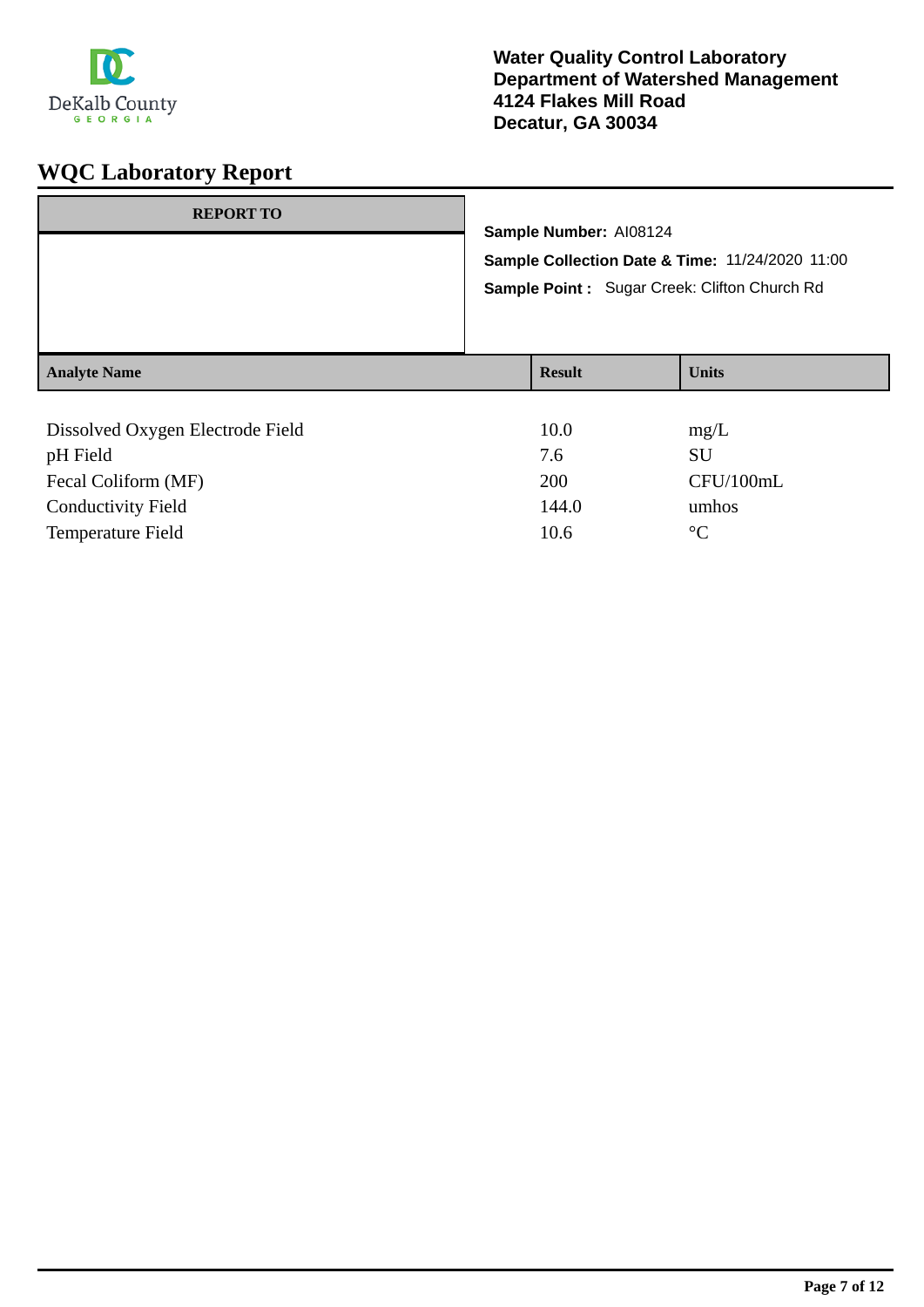

| <b>REPORT TO</b>    | Sample Number: AI08125<br>Sample Collection Date & Time: 11/24/2020 10:45<br>Sample Point : Sugar Creek at Brannen Rd |               |                 |
|---------------------|-----------------------------------------------------------------------------------------------------------------------|---------------|-----------------|
|                     |                                                                                                                       |               |                 |
| <b>Analyte Name</b> |                                                                                                                       | <b>Result</b> | <b>Units</b>    |
|                     |                                                                                                                       |               |                 |
| Fecal Coliform (MF) |                                                                                                                       | 120           | CFU/100mL       |
| Temperature Field   |                                                                                                                       | 11.5          | $\rm ^{\circ}C$ |
| pH Field            |                                                                                                                       | 7.2           | SU              |

Dissolved Oxygen Electrode Field 10.2 mg/L Conductivity Field 150.0 umhos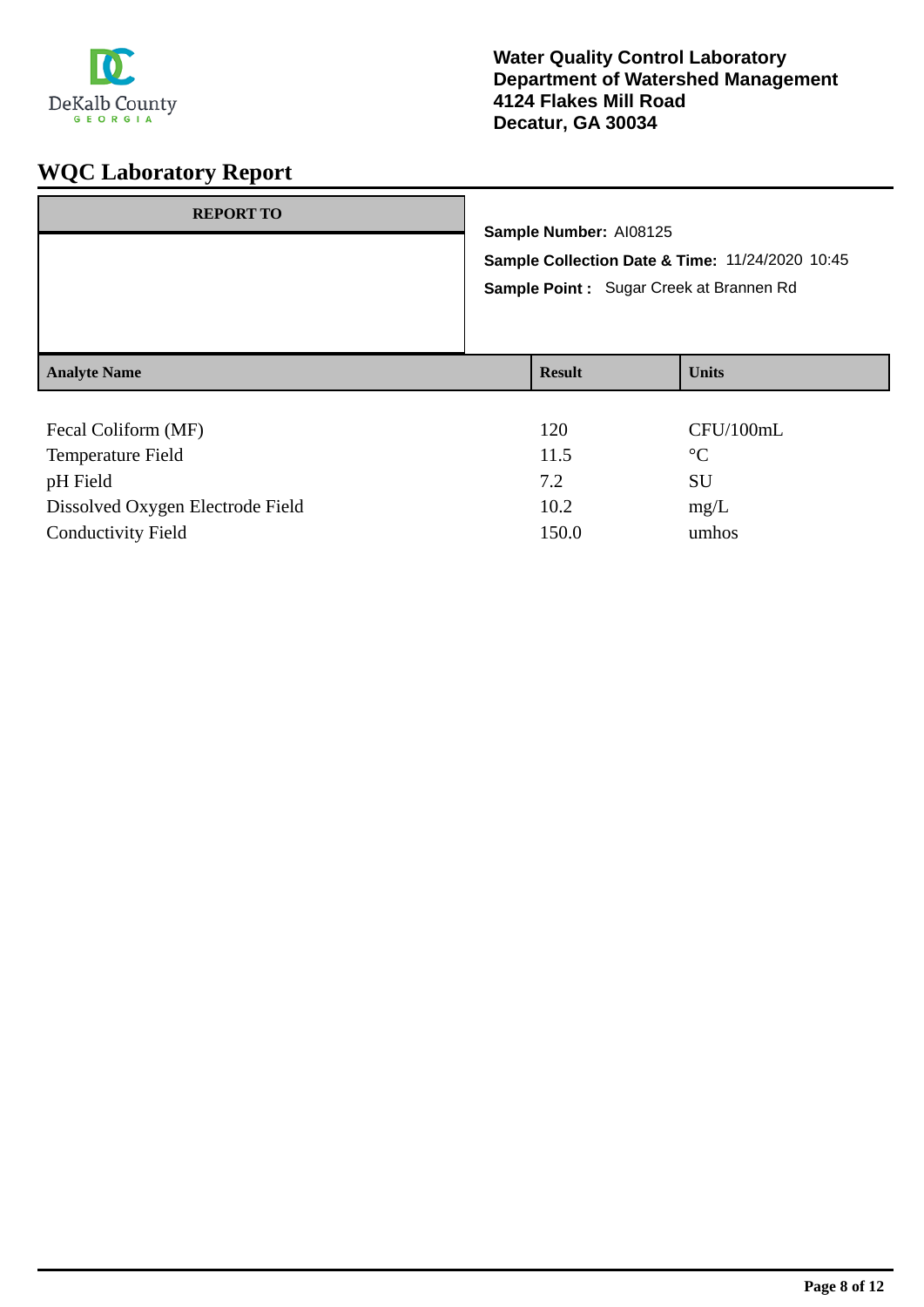

| <b>REPORT TO</b>          | Sample Number: AI08129<br>Sample Collection Date & Time: 11/24/2020 11:40<br>Sample Point : Cobbs Creek: Rainbow Dr. |               |              |
|---------------------------|----------------------------------------------------------------------------------------------------------------------|---------------|--------------|
| <b>Analyte Name</b>       |                                                                                                                      | <b>Result</b> | <b>Units</b> |
| <b>Conductivity Field</b> |                                                                                                                      | 102           | umhos        |

| Turbidity - Field                | 3.8  | NTU             |
|----------------------------------|------|-----------------|
| Fecal Coliform (MF)              | 560  | CFU/100mL       |
| pH Field                         | 7.6  | SU              |
| <b>Temperature Field</b>         | 10.9 | $\rm ^{\circ}C$ |
| Dissolved Oxygen Electrode Field | 10.1 | mg/L            |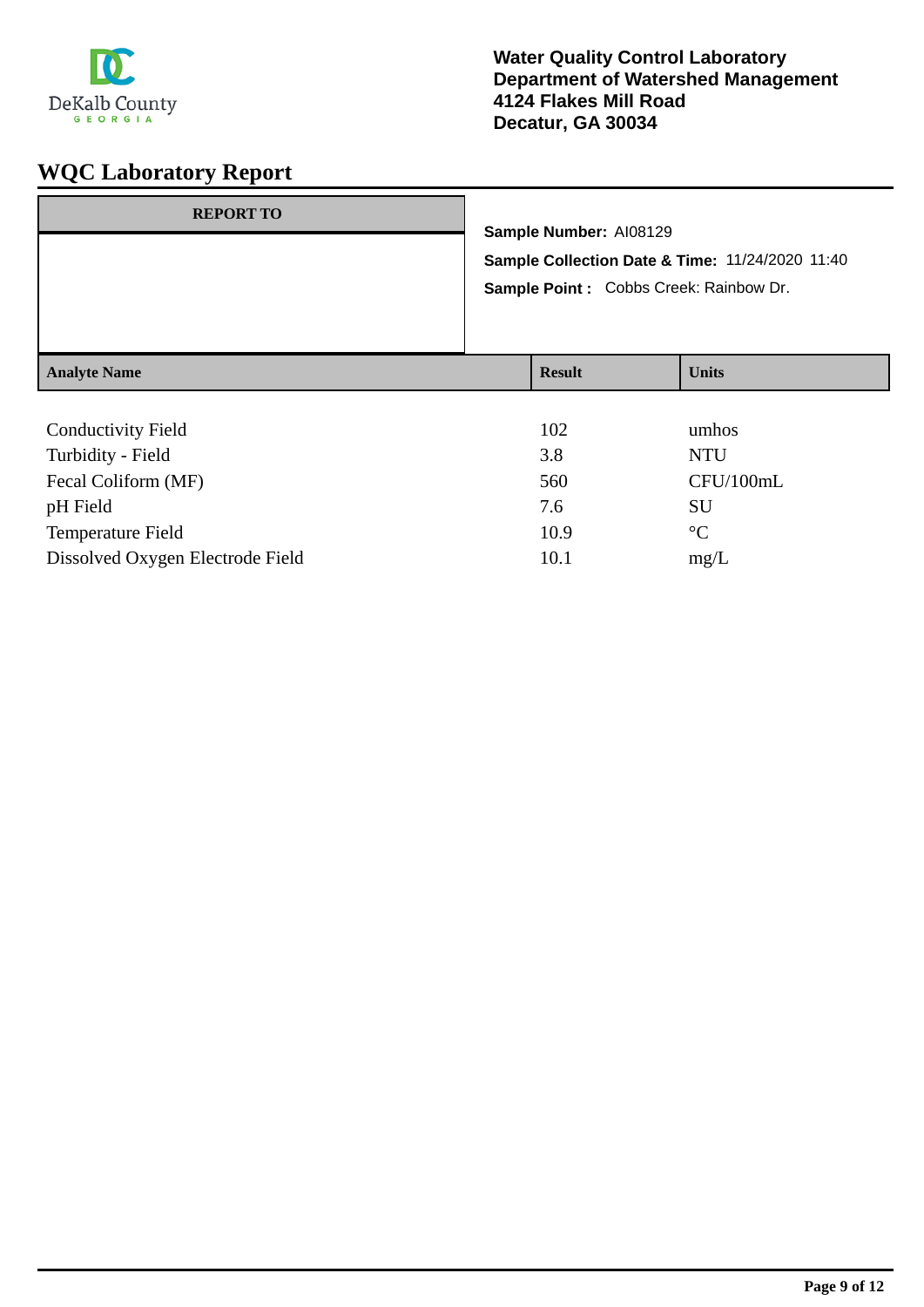

| <b>REPORT TO</b>    | Sample Number: AI08154<br>Sample Collection Date & Time: 11/25/2020 10:15<br><b>Sample Point:</b> Peavine Creek at Northern Ave |               |              |
|---------------------|---------------------------------------------------------------------------------------------------------------------------------|---------------|--------------|
| <b>Analyte Name</b> |                                                                                                                                 | <b>Result</b> | <b>Units</b> |
|                     |                                                                                                                                 |               |              |

| Dissolved Oxygen Electrode Field | 7.2  | mg/L            |
|----------------------------------|------|-----------------|
| Fecal Coliform (MF)              | 190  | CFU/100mL       |
| <b>Conductivity Field</b>        | 234  | umhos           |
| pH Field                         | 7.0  | SU              |
| <b>Temperature Field</b>         | 16.7 | $\rm ^{\circ}C$ |
| Turbidity - Field                | 2.7  | NTU             |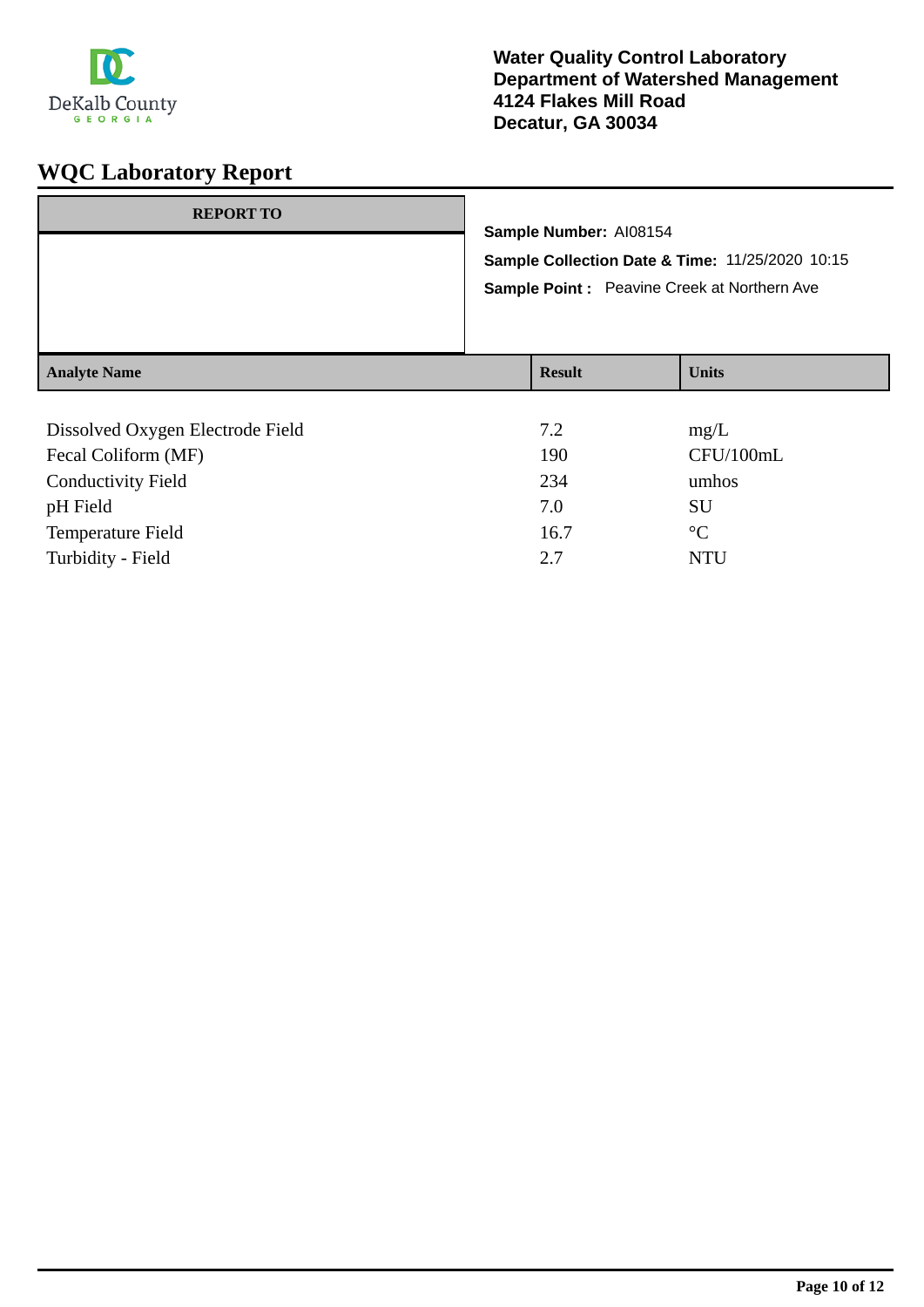

| <b>REPORT TO</b>    | Sample Number: AI08155<br>Sample Point : Peavine Creek: Old Briarcliff | Sample Collection Date & Time: 11/25/2020 11:00 |
|---------------------|------------------------------------------------------------------------|-------------------------------------------------|
| <b>Analyte Name</b> | <b>Result</b>                                                          | <b>Units</b>                                    |

| Temperature Field                | 13.6 | $\rm ^{\circ}C$ |
|----------------------------------|------|-----------------|
| Dissolved Oxygen Electrode Field | 9.3  | mg/L            |
| pH Field                         | 7.5  | SU              |
| Fecal Coliform (MF)              | 170  | CFU/100mL       |
| <b>Conductivity Field</b>        | 175  | umhos           |
| Turbidity - Field                | 6.6  | <b>NTU</b>      |